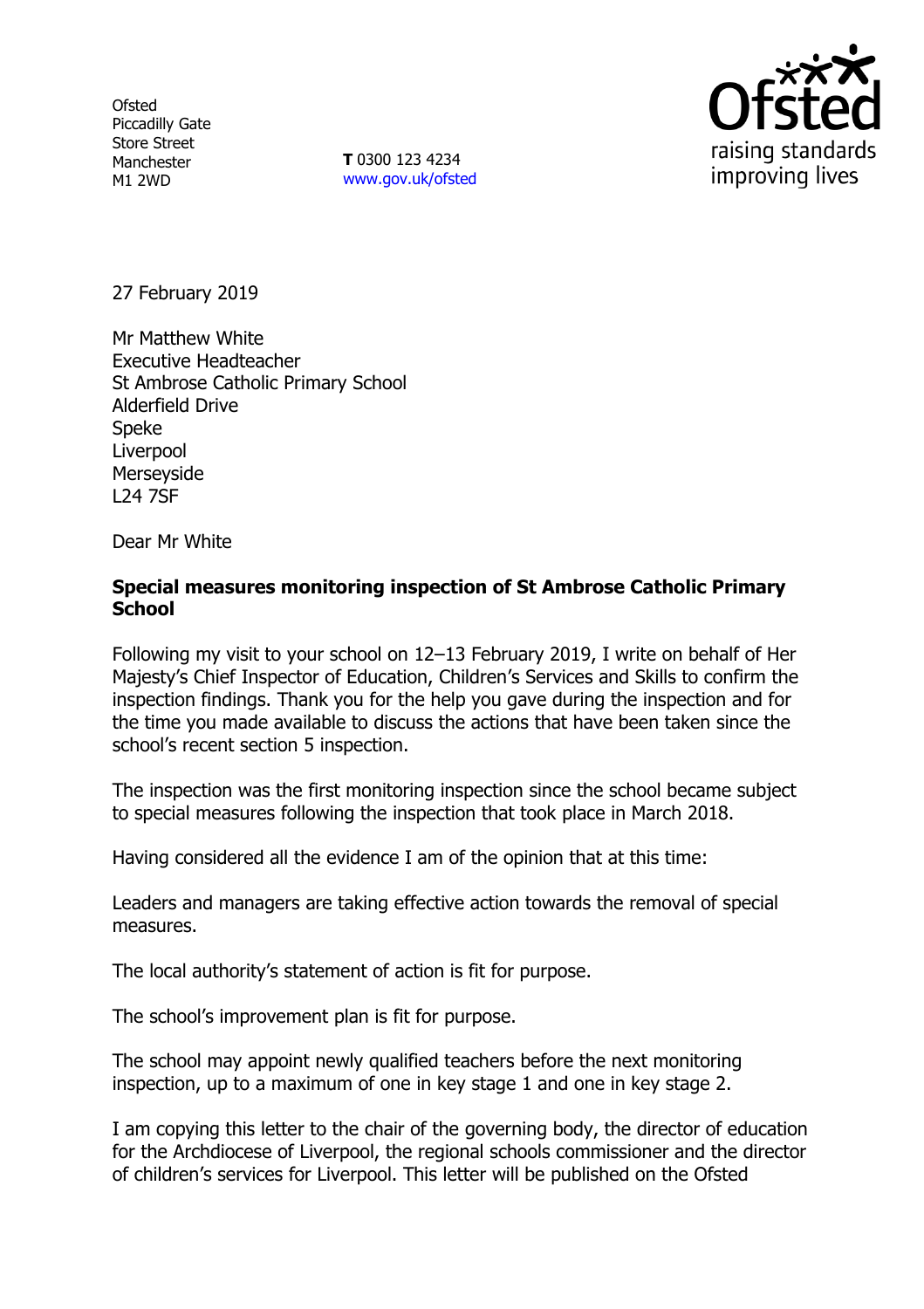

website.

Yours sincerely

Tim Vaughan

**Her Majesty's Inspector**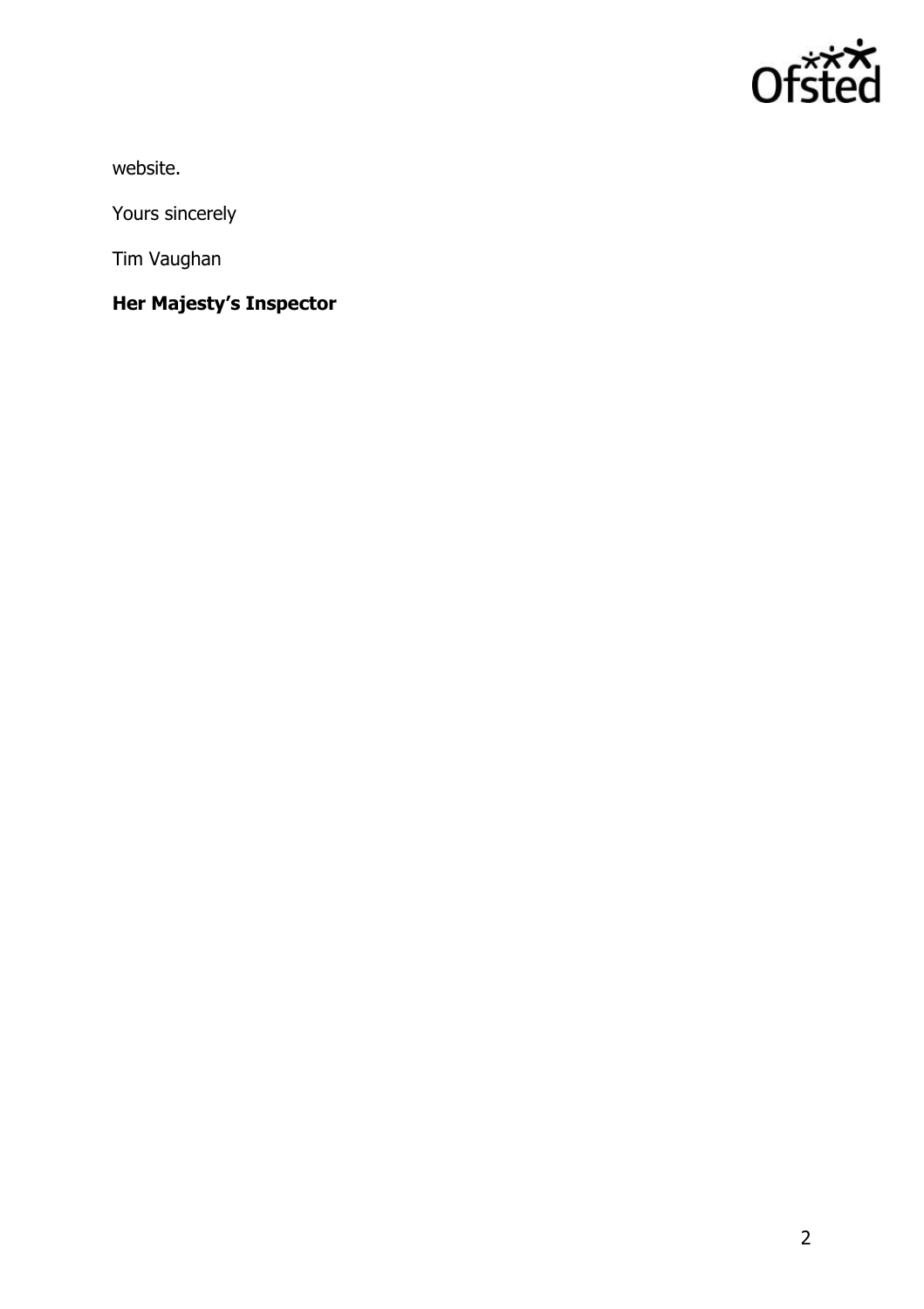

#### **Annex**

#### **The areas for improvement identified during the inspection that took place in March 2018.**

- Take urgent action to improve outcomes in English for pupils in key stage 2 and in English and mathematics for pupils in key stage 1 by ensuring that:
	- progress in reading for all pupils, including those who are disadvantaged, is increased rapidly so that it is at least in line with other pupils nationally by the end of Year 6
	- $-$  the most able pupils make strong progress, so that a greater proportion attain greater depth and the higher standards by the end of Year 2 and Year 6
	- $-$  the proportion of pupils achieving the Year 1 phonics screening check at least matches the national average.
- Improve the quality of teaching, learning and assessment by making sure that:
	- teachers assess pupils' progress accurately across a range of subjects
	- $-$  leaders' and teachers' expectations of what pupils can achieve are high enough
	- $-$  teachers plan learning that provides enough challenge to enable the most able pupils to achieve higher standards
	- pupils' progress in science is properly assessed and monitored and the inequalities between disadvantaged pupils and others nationally in this subject are diminished.
- **IMPROVE LEADERSHIP and management by ensuring that:** 
	- governors hold leaders properly to account for pupils' outcomes and the quality of education that pupils receive
	- $-$  the curriculum equips pupils with the knowledge, skills and understanding they need across a range of subjects to enable them to be successful in the next stage of their education
	- leaders rapidly devise and implement assessment systems that focus on pupils' progress as well as attainment, so that all pupils reach their potential across the curriculum
	- $-$  when leaders check the quality of teaching, they focus on its impact on the progress of all pupils and the extent to which teaching is enabling all groups to achieve well
	- $-$  middle leaders have the time and the professional development opportunities that they need in order to have the necessary impact on pupils' learning
	- governors and leaders prevent discrimination and prejudice by promoting protected characteristics of individuals under the Equalities Act 2010.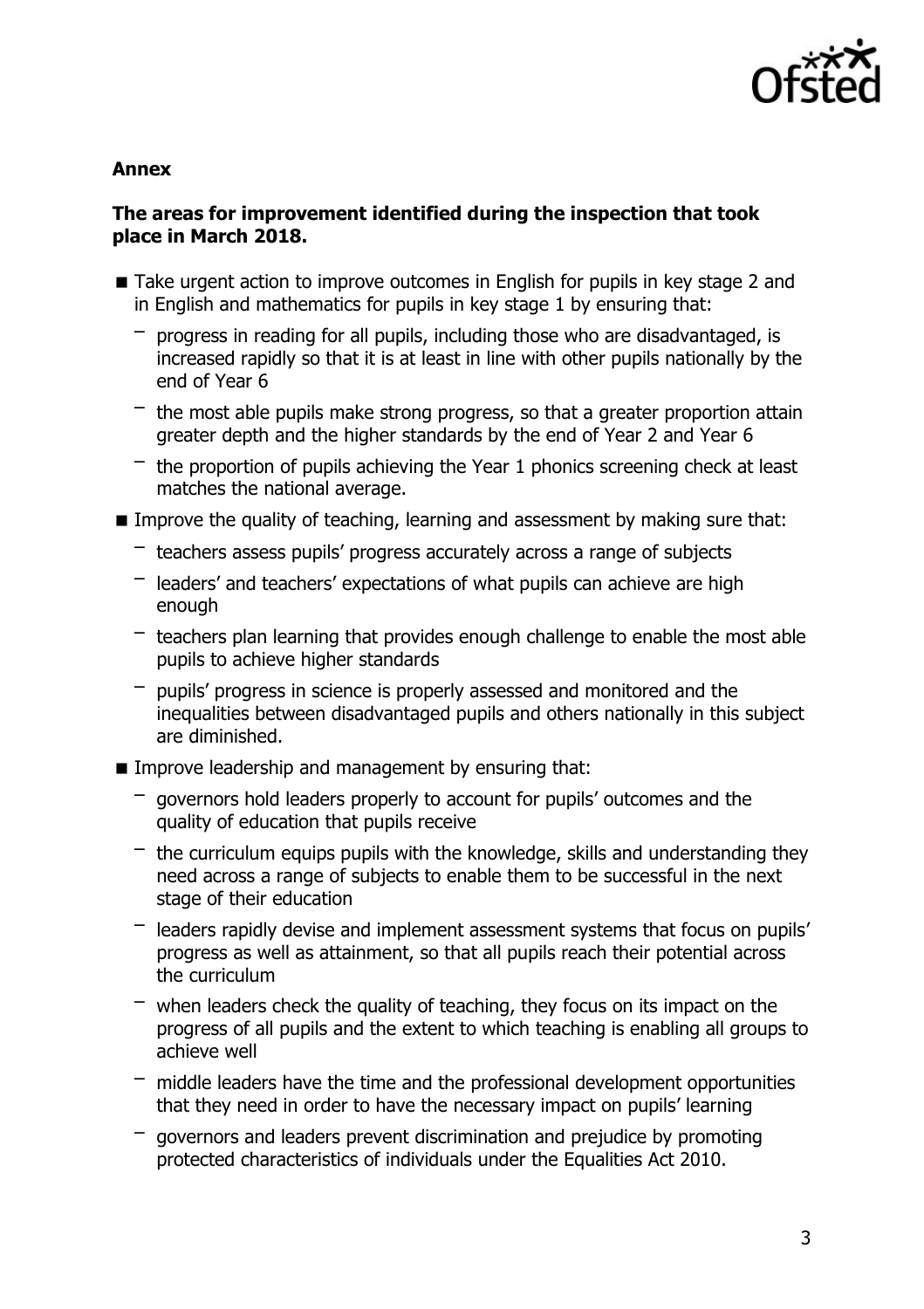

**Ensure that pupils get the maximum possible benefit from being in school by** reducing the percentage of pupils who are absent, especially those who are persistently absent.

An external review of governance should be undertaken in order to assess how this aspect of leadership and management may be improved.

An external review of the school's use of the pupil premium should be undertaken in order to assess how this aspect of leadership and management may be improved.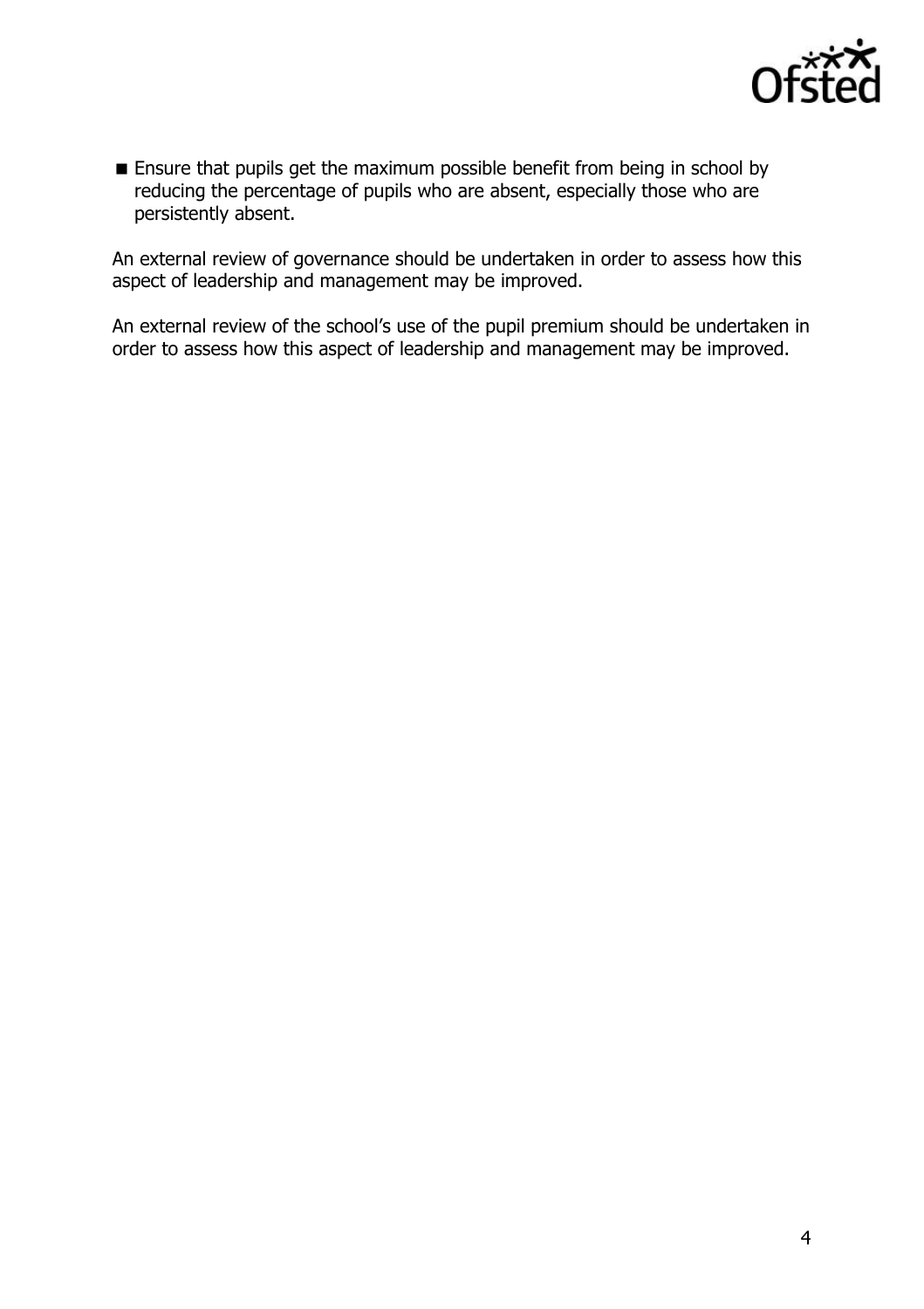

#### **Report on the first monitoring inspection on 12 February 2019 to 13 February 2019**

# **Evidence**

The inspector observed teaching and learning in all classes by making visits jointly with the executive headteacher and with the acting deputy headteacher. He spoke with more than 30 parents throughout the inspection. The inspector reviewed information from a recent school survey of the views of parents and carers of the school. He spoke with pupils in classrooms and around the site. The inspector met with a random sample of 10 pupils from key stage 2 to discuss their learning and their views of the school. He met with senior leaders to discuss improvement, including in mathematics and English. He looked at a range of leaders' plans and reviews of the school. The inspector met with the leaders for equalities, science, geography and history. He considered examples of pupils' work in mathematics, English, history and geography. The inspector looked at displays of pupils' work in classrooms and corridors.

The inspector met with two officers from Liverpool local authority and one from Liverpool archdiocese, who are supporting the school. He met with three governors, including the interim chair of governors. One of these governors is the national leader of governance who recently undertook the external review of governance.

The inspector checked the school's arrangements to safeguard pupils.

# **Context**

The executive headteacher joined the school in May 2018. He is also the headteacher of another school but spends most of his time at St Ambrose. An acting deputy headteacher joined the school full time from September 2018. Part of her role is to lead mathematics. At the time of the current inspection, the assistant headteacher was not at the school. All members of the governing body are new since the previous inspection, led by an interim chair of governors.

There are no arrangements in place to change the school to an academy in the near future.

#### **The effectiveness of leadership and management**

The executive headteacher and acting deputy headteacher have set the school on a clear path of improvement. They have won the support of pupils, parents and staff. Pupils spoke highly of the executive headteacher; for example, one said that their proudest moment over the past year was 'being told by the headteacher that there was a big, positive difference in me'. This indicates the positive shift in the work of the school. Leaders have raised expectations of pupils among members of staff. Relationships between leaders, staff, pupils and parents have improved significantly.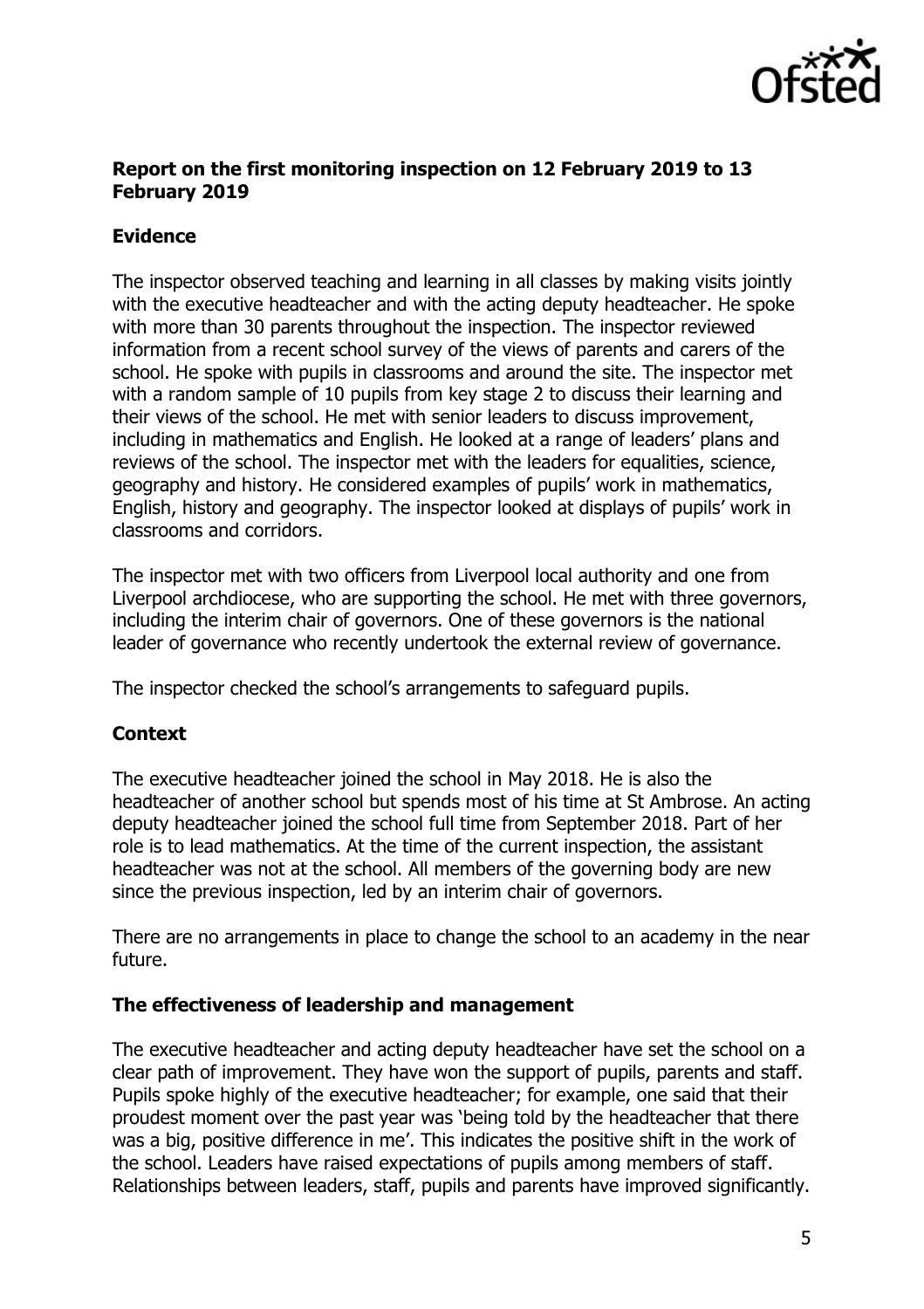

Senior leaders are creating a genuine belief among all involved that St Ambrose can and will improve.

Senior leaders have strengthened the quality of support, training and advice for staff. Teachers have access to support aimed at addressing their individual needs. Staff told the inspector that in the past they accessed limited training and professional development, but now they feel respected because senior leaders have made training a priority. Staff said that senior leaders communicate well with them, give direction to their work and ensure greater consistency in how they teach.

Parents commented often to the inspector during the inspection that new senior leaders are approachable and available at the school gate or at other times. They said that senior leaders listen and respond to any concerns raised. They said that senior leaders now communicate much more effectively with parents about the work of the school. Nonetheless, some parents would like even more contact with the school about the curriculum.

Leaders have established proper plans to improve the school. The actions that they have identified are clear and realistic. Leaders, governors and the local authority are regularly evaluating the school's progress against the agreed priorities.

Senior leaders have introduced clear new arrangements to check on the work of the staff across subjects. This means, for example, that the executive headteacher has a clear knowledge of the quality of teaching in the school. Even so, middle leaders' influence on the work of the staff is at the early stages of development.

The external review of the pupil premium funding was thorough and detailed. Senior leaders have adapted their strategy for using pupil premium funding, based on the review's findings. However, the review was not conducted until mid-November 2018 and it is therefore too soon to see its impact on the work of the school.

There has been much change in the membership of the governing body over the past year. The governing body now includes much-needed expertise. Governors are reviewing and challenging the work of the school with more precision. However, the external review of governance only reported its findings in late January 2019. The delay in commissioning the review did not help the school. Nevertheless, the clear priorities set out by the review are of immediate benefit to strengthening the work of the governing body.

Leaders, governors and staff have addressed the previous weakness of the school in teaching pupils about equality under the Equality Act 2010. Pupils with whom the inspector spoke have a convincing understanding of protected characteristics, including disability, race, sexual orientation and gender reassignment. Leaders and staff are acting to improve this aspect of the school even further.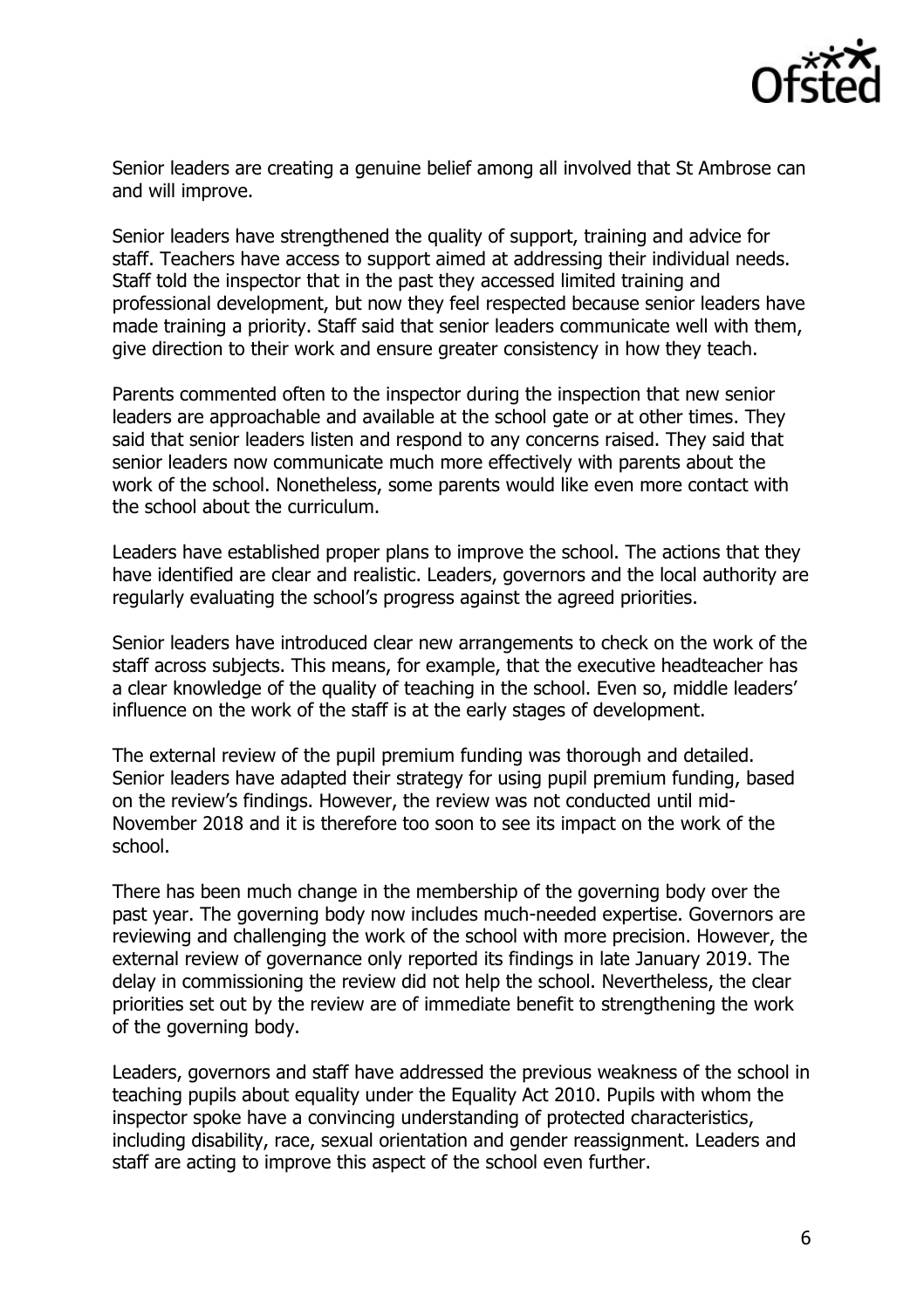

Leaders and staff have made the school curriculum more worthwhile, for instance selecting specific trips in the school grounds or across the north-west region to develop pupils' knowledge. Leaders and staff are linking closely with another school to strengthen the curriculum at St Ambrose further this term.

Leaders have made certain that the safeguarding of pupils at the school continues to be effective.

### **Quality of teaching, learning and assessment**

The executive headteacher and acting deputy headteacher have given much support, advice and training to staff to develop their skills and knowledge. Teachers and teaching assistants are developing higher expectations of what pupils can achieve. Staff give much more consideration to what pupils need to know and whether planned activities will help pupils to achieve. As a result, the teaching of reading, writing, mathematics and science is improving. Pupils from key stage 2 told the inspector that mathematics teaching has improved this year. As one said: 'It's harder, so it's more fun.'

Staff are making more accurate use of assessment information about pupils, for example to refine teaching during lessons. Teachers are planning pupils' activities more carefully. For example, they are teaching the science national curriculum more fully and in more worthwhile ways. This is helping pupils to develop better investigative skills. From their checks on the work of staff, leaders know that there is still some weak teaching in the school. They continue to act to address this further. Staff are giving better consideration to the needs of the most able pupils. Nevertheless, in some activities staff do not challenge pupils enough. Classrooms and corridors are attractive places to study and learn. Staff take pride in creating displays that celebrate, support and stimulate pupils' learning.

In the early years, staff help children to learn and use new language. For example, children delighted in using words such as 'mud' and 'stumble' as they read and acted out the story of 'We're Going on a Bear Hunt'. With enthusiasm and skill, they then wrote words from the story when retelling the exciting events which they had rehearsed.

#### **Personal development, behaviour and welfare**

Pupils show respect for differences between themselves and other people. They told the inspector that they are delighted with the many changes that the executive headteacher and deputy headteacher have created in the school. They said that leaders recognise when pupils try hard or achieve well. Pupils said that this encouragement and acknowledgement was enhancing their attitudes towards the school. Pupils' improving handwriting shows their increasing pride in their work.

During the inspection, pupils' behaviour was consistently positive. They acted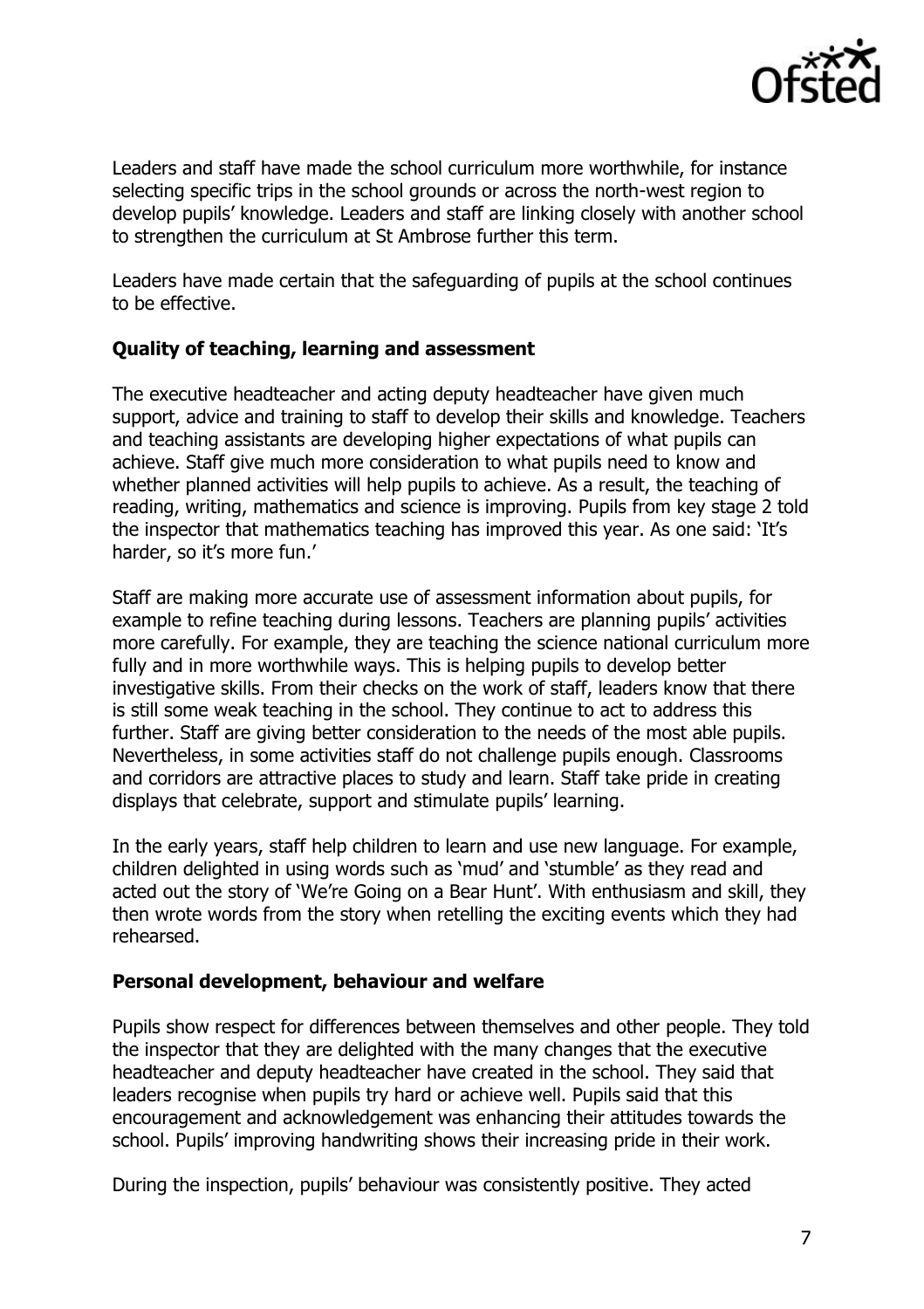

sensibly and safely when moving around the premises. Even when teaching was not closely meeting their needs, pupils remained polite and sensible, but their attention inevitably wandered.

Pupils arrive at school punctually and ready for lessons. Pupils attending the breakfast club come early to school, full of enthusiasm for their extra activities. While the overall attendance of pupils is average, the persistent absence of some pupils is still too high. Leaders are determined to eradicate this issue, and a range of worthwhile actions are in place, but there is some way to go before this is achieved.

#### **Outcomes for pupils**

Pupils told the inspector that they are becoming more skilful and confident in their learning. For example, in mathematics, they are developing greater confidence to solve problems for themselves. They said that the better mathematics teaching is helping to deepen their thinking. Pupils are developing much greater enjoyment and confidence in reading. Boys are much more engaged in reading than in the past and gaining stronger reading skills in key stages 1 and 2. In Year 1, pupils are developing greater confidence in their phonics skills.

Recent changes in assessments of pupils mean that it is too soon for leaders to have enough information to demonstrate that the standards attained by pupils are rising. Leaders do not have enough information to indicate that differences between groups of pupils are diminishing. Nevertheless, pupils, including the most able, are beginning to make better progress in English, mathematics and science than in the past. This is because the quality of teaching is improving.

The published outcomes for pupils in 2018 indicate that pupils in key stage 2 made average progress in reading, writing and mathematics. Pupils' attainment of at least the expected standards in key stage 2 was average in reading, above average in mathematics but below average in writing. Pupils' attainment in reading, writing and mathematics combined was below average, as was the attainment of disadvantaged pupils. In science, pupils' attainment in key stage 1 and 2 was weak. Pupils' attainment in key stage 1 in reading, writing and mathematics remained below average. In Year 1, pupils' ability to read unfamiliar words in the phonics screening check was below average.

#### **External support**

Local authority officers are working closely with leaders and governors and keeping a close check on improvement at St Ambrose. The support which they are giving makes a valuable difference to the work of the school. Training provided by the local authority is helping to improve staff expertise across the curriculum.

The local authority and the archdiocese worked together closely to set up the